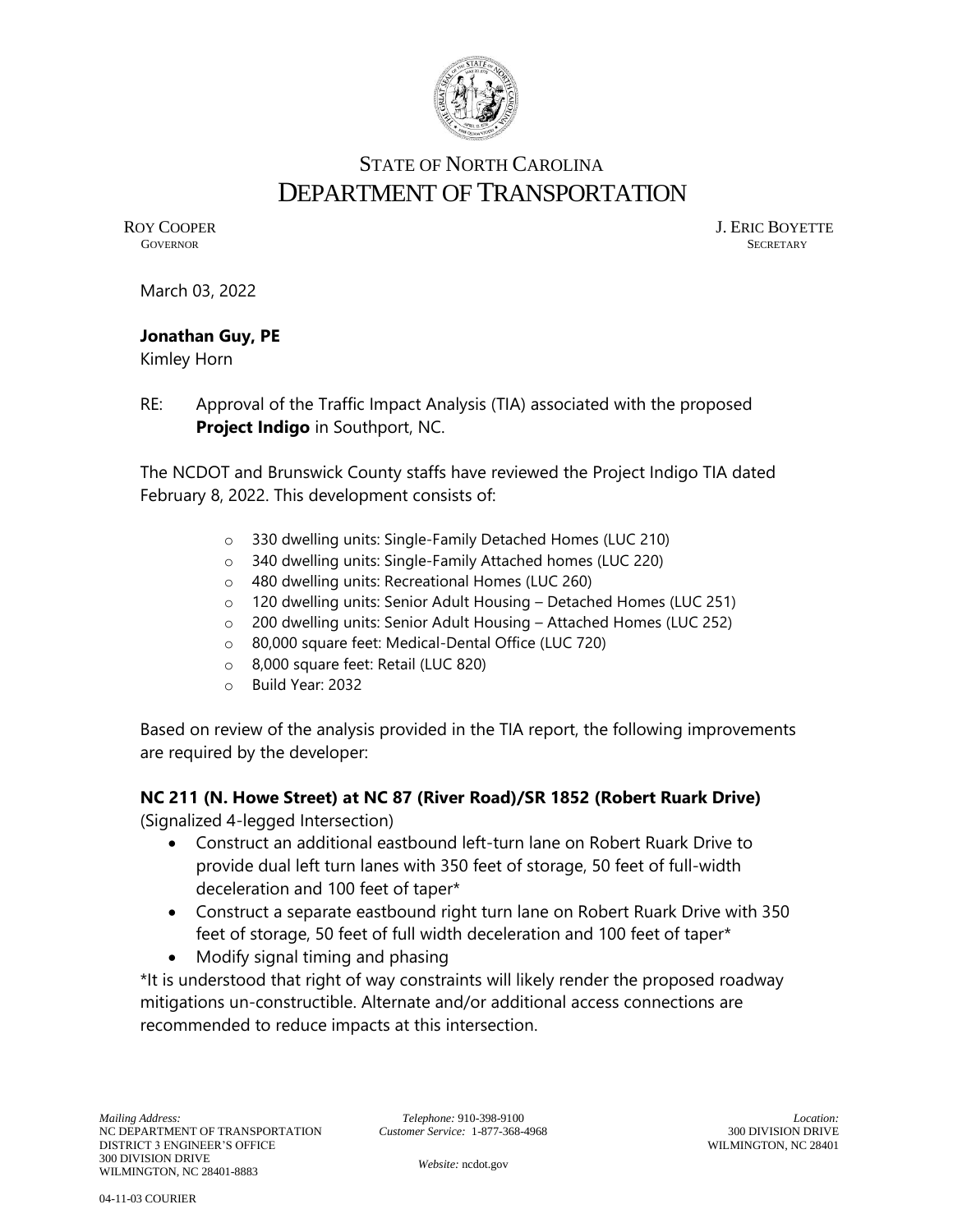### **NC 211 (N. Howe Street) at 11th Street** (Stop controlled 4-legged Intersection)

• No improvements are required.

#### **NC 211 (N. Howe Street) at Fodale Avenue** (Unsignalized T-Intersection)

- No improvements are required.
- **NC 211 (N. Howe Street) at SR 1209 (9th Street)** (Signalized 4-legged Intersection)
	- Construct an exclusive southbound right turn lane on NC 211 with 300 feet of storage, 50 feet of full width deceleration and 100 feet of taper
	- Extend the existing eastbound left turn lane on  $9<sup>th</sup>$  Street up to the intersection of Lord Street
	- Optimize the signal timings

#### **NC 211 (N. Howe Street) at SR 1194 (West Street)** (Unsignalized 4-legged Intersection)

• No improvements are required.

#### **NC 211 (N. Howe Street) at Moore Street** (Signalized 4-legged Intersection)

• No improvements are required.

**NC 211 (N. Howe Street) at 12th Street/Stuart Avenue** (Unsignalized 4-legged Intersection)

• Install a traffic signal and the necessary communication equipment for the bordering signals on NC 211 including NC 87/Robert Ruark Drive, Fodale Avenue, and 9th Street

## **NC 211 (N. Howe Street) at Bay Street** (Unsignalized T-Intersection)

• No improvements are required.

#### **SR 1852 (Robert Ruark Drive) at Site Access 1** (Proposed unsignalized T-intersection)

- Construct the site access with one ingress and two egress lane.
- Provide stop control for the northbound approach.
- Provide a 175-foot internal protected stem for the northbound approach.
- Provide an exclusive westbound left turn lane on SR 1852 (Robert Ruark Drive) with 150 feet of storage, 50 feet of full width deceleration and 100 feet of taper

If changes are made to the proposed site driveways, land uses, land use intensity, or other study parameters, or if the build year studied in the report has passed, a revised Traffic Impact Analysis will be required for review by NCDOT. Any such changes will null and void this TIA approval.